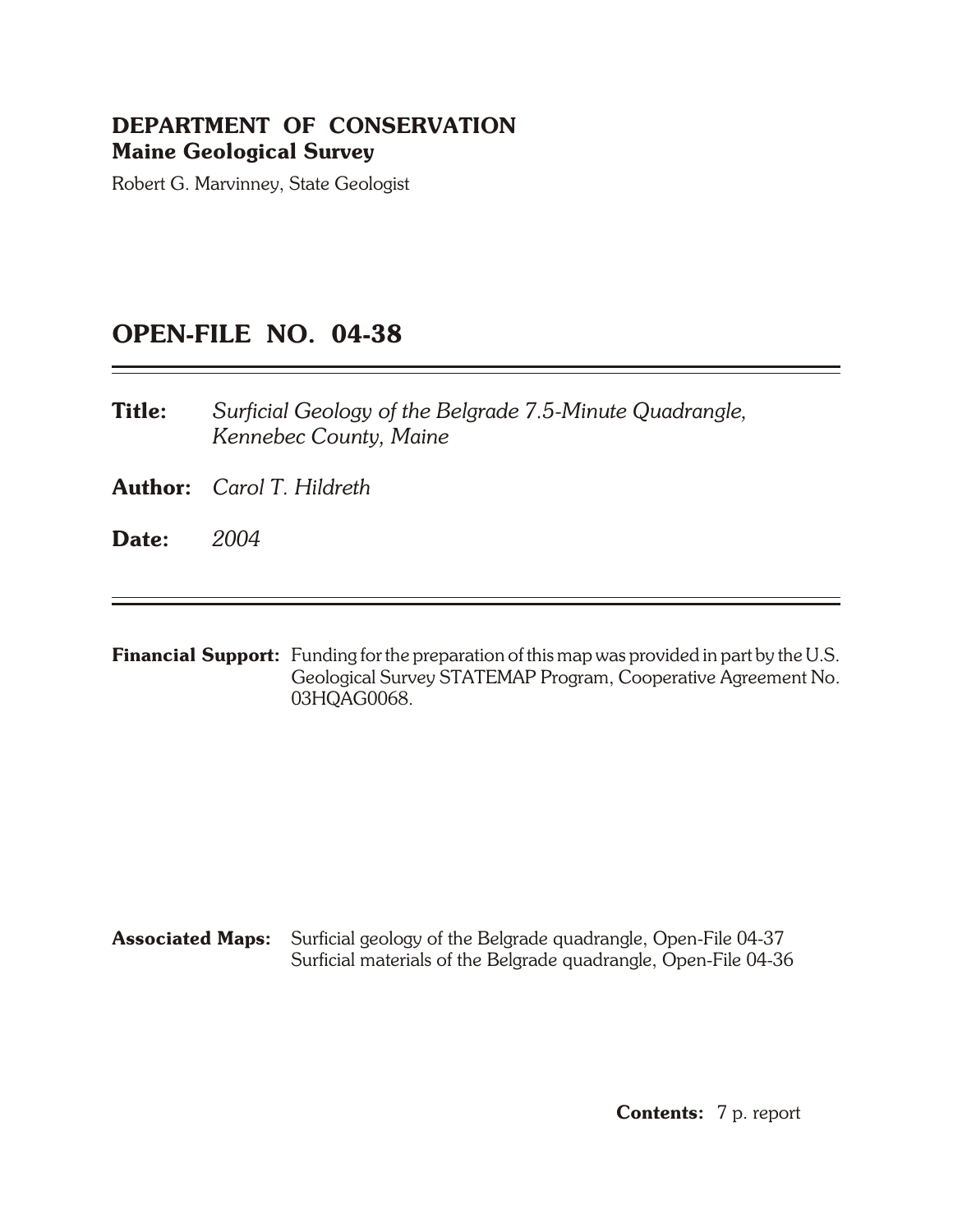# *Surficial Geology of the Belgrade 7.5-Minute Quadrangle, Kennebec County, Maine*

*Carol T. Hildreth CTH Enterprizes 135 Wash ing ton Street Holliston, MA 01746*

### **INTRODUCTION**

This report describes the surficial geology and Quaternary history of the Belgrade quadrangle in southwestern Maine. Surficial earth materials include unconsolidated sediments (sand, gravel, etc.) of glacial and nonglacial origin. Most of these deposits formed during and after the latest episode of glaciation in Maine, called the Wisconsinan glaciation, during the last 25,000 years.

Surficial sediments cover the bedrock over most of the quadrangle and are subject to many uses and environmental considerations. These include sand and gravel extraction, development and protection of ground-`water supplies, siting of waste disposal facilities, and agriculture.

The field work for this study was carried out in 2003 for the STATEMAP cooperative between the Maine Geological Survey and the U.S. Geological Survey (USGS). Two maps are associated with this report. The *surficial geologic map* (Hildreth, 2004a) shows the distribution of sedimentary units and indicates their age, composition, and known or inferred origin. It also includes information on the geologic history of the quadrangle, such as features indicating the flow direction of glacial ice. This map provides the basis for the following discussion of glacial and postglacial history.

The *materials map* (Hildreth and others, 2004) shows specific data used to help construct the surficial geologic map. These data include observations from gravel pits, shovel and auger holes, construction sites, and natural exposures along stream banks. The materials map also shows boring and well logs.

# **Geographic Setting**

The Belgrade 7.5-minute quadrangle has an area of about 133  $\text{km}^2$  (52 mi<sup>2</sup>). It is located in southwestern Maine, in the southern part of the New England Central Upland physiographic province. It includes parts of the towns of Belgrade, Sidney, Manchester, and Augusta. Altitudes range from 190 feet (58 m) along Bog Brook east of Bacons Corner at the east edge of the map, to over 620 feet (188 m) on Lord Hill near the northwest edge of the quadrangle. Thus, maximum relief is about 430 feet (130 m).

A few till hills in the Belgrade quadrangle were shaped by glacial ice flowing south to southeast and have been elongated in that direction. Most of these streamlined hills are not true drumlins; the majority are bedrock-cored hills that were plastered by till, particularly on their north and northwest sides. The major trend in the topography, however, especially that of stream valleys, is controlled by structures in the underlying bedrock, which generally strike north-northeast to northeast.

Great Pond at the northwest edge of the map is fed by north-flowing Bog Brook, which debauches into Austin Bog at the southern end of Great Pond, the pond in turn has its west-draining outlet at the village of Belgrade Lakes about 2 miles north of the quadrangle; there, Great Pond drains into Long Pond, which is drained southward into the east-flowing Belgrade Stream in the Readfield quadrangle. The southwest part of the quadrangle is drained northward by Sanford Brook, which joins the southeast-flowing Belgrade Stream near the west edge of the map; there, Belgrade Stream bends sharply northeast and debauches into Belgrade Bog thence into Messalonskee Lake, whose outlet drains northward to Messalonskee Stream, which joins the Kennebec River just south of Waterville. The southern part of the Belgrade quadrangle is drained southward by the headwaters of Spring, Sidney Bog, and Stone Brooks, all of which are tributaries of Bond Brook, which joins the Kennebec River in Augusta, several miles south of the quadrangle border. In the south eastern part of the quadrangle, Great Sidney Bog drains both south (via Sidney Bog Brook as previously stated) and north via Bog Brook (also known as Hammond Brook), which leaves the quadrangle east of Bacons Corner and shortly joins the east-flowing Goff Brook that meets the Kennebec about 2 miles east of the quadrangle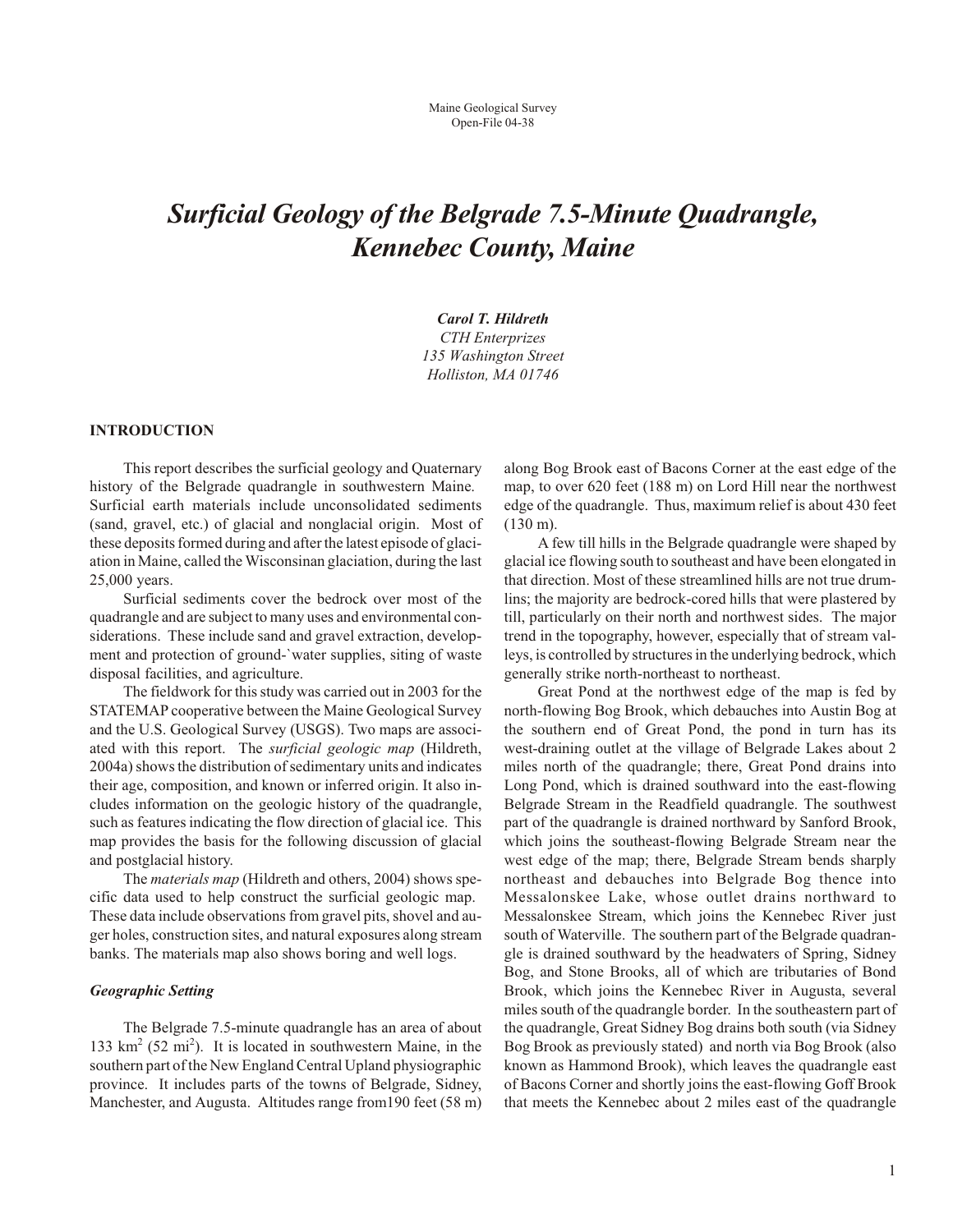border. The southeast corner of the map area contains several other small unnamed northeast- to east-flowing streams that shortly join the Kennebec in the Vassalboro quadrangle. Mills, Bangs, Ellis and many unnamed brooks drain the watershed of Messalonskee Lake.

# **Bedrock Geology**

Most of the quadrangle is underlain by nearly vertical, tightly isoclinal-folded, north-northeast-trending, high-grade metasedimentary rocks of Silurian age. The axial traces of the folds trend about 40° azimuth; "the fold patterns are symmetrical and elongated indicating upright folds with gentle plunges" (Osberg, 1968). The Sangerville Formation consists of interbedded metapelite and metalimestone or metadolostone, in cluding its Patch Mountain Member, which has thin interbeds of calc-silicate assemblages and biotite granofels (Creasy, 1979); outcrops and detached fragments of this rock unit weather unevenly, producing a distinctive ribbed surface ("ribbon rock"). The Waterville Formation consists of interbeds of metapelite and metasandstone, including thin intercalations of its Limestone Member. The northwestern part of the quadrangle is underlain by the Lower Devonian Rome pluton composed of binary quartz monzonite (Osberg, 1968; Osberg and others, 1985).

### **PREVIOUS AND CURRENT WORK**

Early work on the surficial geology in this part of Maine was done generally at a reconnaissance level and at a smaller scale (Thompson, 1977; Thompson and Borns, 1985). The soil survey of Kennebec County (Faust and LaFlamme, 1978), significant sand and gravel aquifer map (Neil and Locke, 1999), and the recent surficial materials map (Locke, 1999), all facilitated the present author's fieldwork. Surficial geologic mapping at 1:24,000 scale has been completed in the Winthrop (Thompson, 2004b), Augusta (Thompson, 2004a) and Readfield quadrangles (Hildreth, 2004b).

# **GLACIAL HISTORY AND LATE-GLACIAL HIS TORY**

Southwestern Maine probably experienced several episodes of glaciation during the Pleistocene Ice Age, but virtually all evidence of previous glaciations in the Belgrade area was obliterated during the last (late Wisconsinan) episode, when the Laurentide ice sheet advanced from the northwest to a terminal position on the continental shelf.

Evidence of glacial erosion within this area is noticeable mainly as southeast- to south-trending glacial striations on freshly exposed bedrock surfaces. Further, more detailed, investigations of these striations, in this and adjoining areas, may help in efforts to decipher the changes in glacial flow more precisely during the last stages of glaciation in this part of Maine.

In the Belgrade area there are few, if any, true drumlins. However, several streamlined hills are composed of till overlying bedrock and are elongated in a southeast- to south-trending direction. Some of these have glacially plucked bedrock outcrops on the south to southeast end. Examples include Lord Hill and a few un named hills between Great Pond and Messalonskee Lake in the northern part of the map area.

After reaching its terminal position on the continental shelf, the late Wisconsinan ice sheet began to recede between 15,000 and 17,000 years ago. Shells collected from glaciomarine sediments deformed by ice shove in the Freeport area (about 20 miles [12 km] south-southwest of Belgrade) have a radiocarbon age of 14,045 yr B.P. (Weddle and others, 1993). The ice sheet terminus is inferred to have reached the Belgrade area a short time after that. As the ice sheet melted northward, sea level rose and inundated the entire Maine coastal zone, including much of the area in the Belgrade quadrangle lying below a current elevation of approximately 350 feet (160 m) above sea level, which is the approximate limit of marine submergence for this part of Maine. The ice-front in the Belgrade area therefore terminated in the late-glacial sea and meltwater streams flowing out of ice tunnels into the sea deposited a wide variety of stratified deposits that represent time-transgressive englacial to proglacial marine environments during glacier retreat through the area. As summarized by Thompson and Borns (1985), the marine submergence reached its maximum extent at about 13,000 yr B.P., and regressed from the area somewhat before 11,450 yr B.P. (Smith, 1985; Thompson and Borns, 1985), based on shells that indicate the approximate offlap of the late-Wisconsinan sea at Little Falls, Gorham, about 35 miles (56 km) southwest of the Belgrade quadrangle.

A radiocarbon date of  $13,300 \pm 50$  yr B.P. (OS-4419) on *Mytilus edulis* from nearshore deposits in a pit at approximately  $200$  feet (61 m) asl in the North Pownal quadrangle records the earliest date for marine regression in the state. A younger date  $(12,820 \pm 120 \text{ yr B.P., SI-7017})$  on in-situ intertidal fauna is reported by Retelle and Bither (1989) from nearshore deposits at an elevation of  $152$  feet (46 m) asl in a gravel pit in Topsham, in the Brunswick 7.5-minute quadrangle. An uncorrected date of  $13,315 \pm 90$  yr B.P. (AA10162: Weddle and others, 1993), from the same pit in Topsham on *Portlandica arctica* shells found in Presumpscot Formation mud approximately one meter below the nearshore deposits containing the interidal fauna, supports the older offlap dates (Weddle, 1997, p. 8).

As the glacier melted northward through the Belgrade area, the sea kept apace, lapping against the ice front; here, meltwater streams flowing out of the glacier deposited englacial eskers and proglacial ice-contact esker-fed marine deltas, ice-contact esker-fed subaque ous marine fans, and marine bottom sediments (Presumpscot Formation of Bloom, 1960).

Elevations above sea level (asl) of topset-foreset bedding contacts for two ice-contact deltas in the Belgrade quadrangle have been measured: one in the Summerhaven delta at 356 ft  $(108.5 \text{ m})$  asl; and the other in the Belgrade delta at 359 ft  $(109.4 \text{ m})$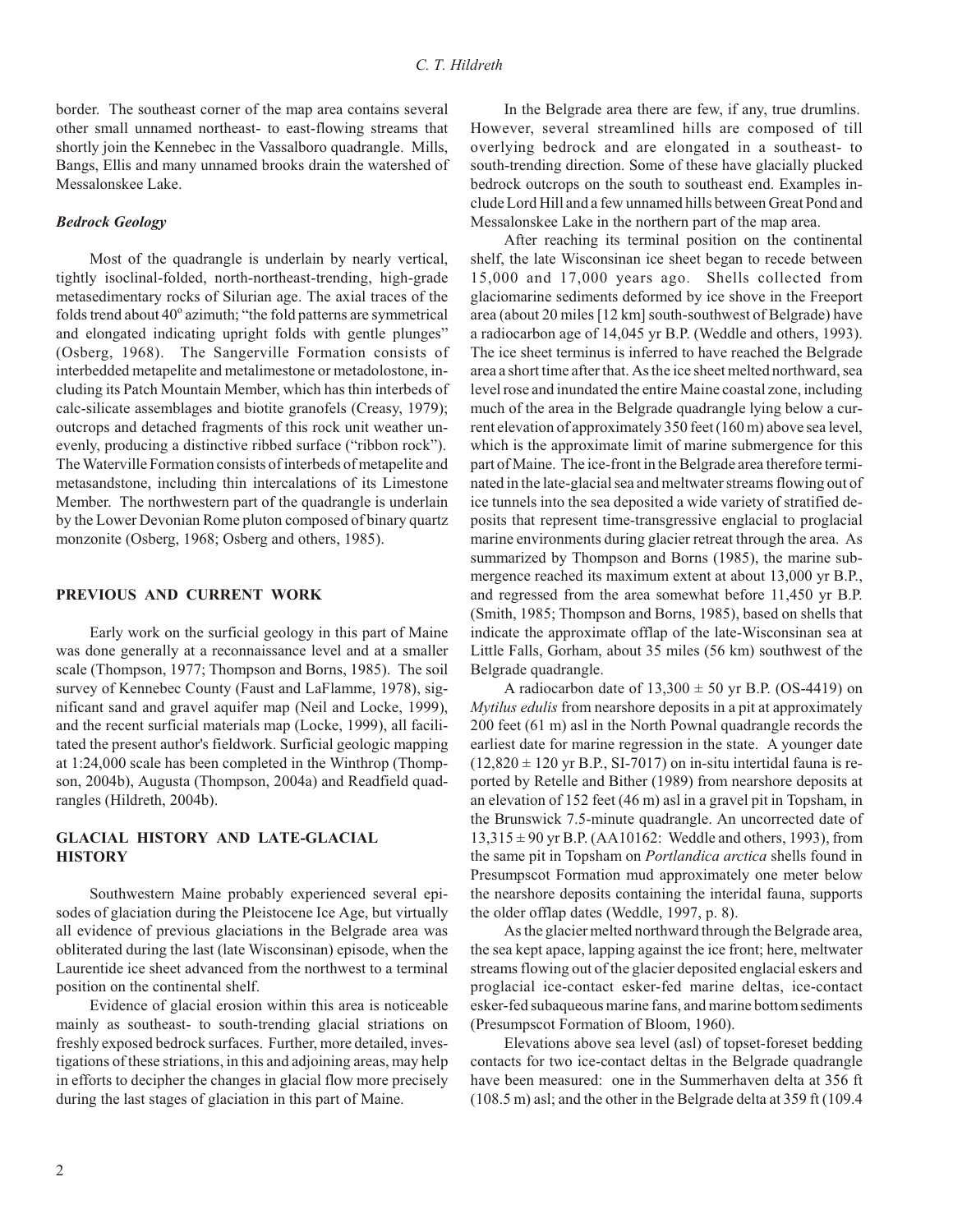m) asl (Thompson and others, 1989). These record a minimum elevation for sea level at the time of their deposition. Elevations of glaciomarine deltas in southwestern Maine indicate that the land surface rose following their deposition, and was tilted at an average slope of 2.82 ft/mi  $(0.53 \text{ m/km})$ , higher to the northwest (Thompson and others, 1989, p. 58). The rise in the land surface was due to glacial rebound of the lithosphere following the gradual relief of the great weight of the glacier as it melted northward. Concomitant with rebound of the land surface, relative sea level gradually fell and appears to have reached the modern-day shoreline by about 11,000 years ago.

As sea level dropped, many of the materials deposited below the level of the late-glacial sea in the Belgrade area became reworked by wave action as their surfaces passed through the swash zone; they formed characteristic nearshore and shoreline deposits (Pmn) in places. Further lowering of sea level led to downcutting of earlier outwash and glaciomarine deposits by the late-glacial Belgrade Stream and its tributaries. At approximately the same time, and probably somewhat later, the now-exposed fine-grained marine bottom sediments became eroded by wind action, which transported and sorted them into various dune and loess deposits, which are too thin to map in the Belgrade area.

#### *Esker-deltas and end mo raines in the Kennebec Valley*

The most distinctive deposits in the Belgrade quadrangle are the eskers (Pge) that ex tend north to south for nearly the full length of the quadrangle. Caldwell and others (1985) described this complex system, especially in relation to associated end moraines and marine deltas. Because their information is integral to the present work, much of their description and interpretation is given below, along with data gathered since then, including interpretations and comments of the present author. The term "esker-delta" is one used by Caldwell and others (1985).

"In contrast to the coastal zone, there are relatively few end moraines in the part of the Kennebec River Valley north of Augusta. However, scattered clusters of small end moraines exist nearly as far inland as Skowhegan... Both the end moraines and a succession of esker-deltas mark the northerly retreat of the ice margin in this part of Maine" (Caldwell and others, 1985). In particular, the esker system in the Belgrade quadrangle starts "in Augusta and ex tends north to Norridgewock, and thence up the Kennebec Valley. Six ice-contact deltas occur along a DeGeer-type portion of this esker between Augusta and Smithfield [Figure 1]. Each delta and its associated esker segment constitute a morphosequence deposited from a particular position of the ice front. The orientations of nearby end moraines confirm the geographic pattern of deglaciation indicated by the deltas, and these moraines also suggest the presence of active ice in the marginal zone of the glacier" (Caldwell and others, 1985, p. 48).



Figure 1. Map showing the DeGeer esker, associated glaciomarine deltas, and indicators of ice-flow patterns in the Augusta-Smith field area [Flagged striations are older] (from Caldwell and others, 1985, Figure 3).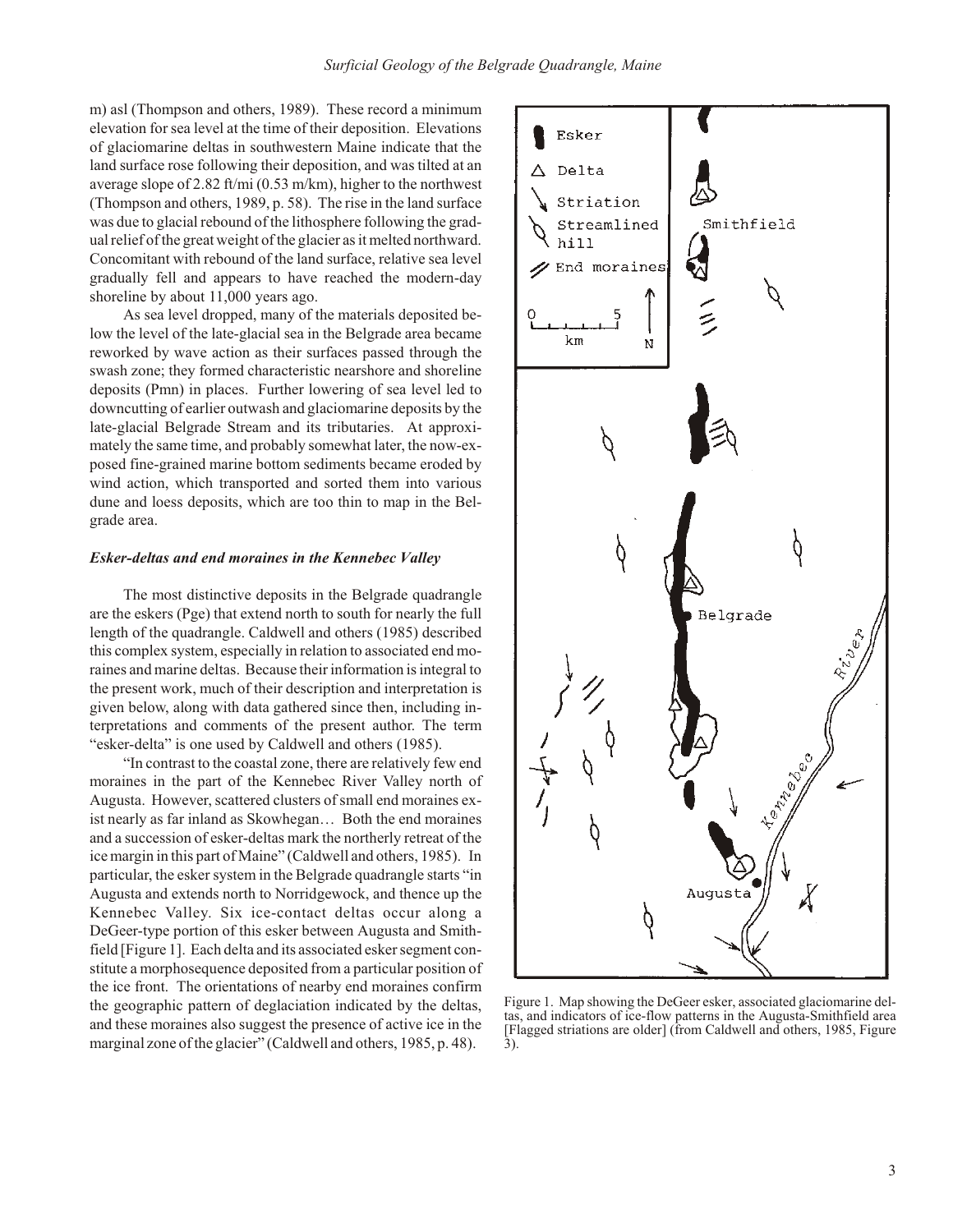The present author has identified as end moraines variously boulder-strewn, hummocky ridges primarily composed of till and poorly sorted stratified diamicton that in places are aligned with and/or actually connected with relatively coarse-grained ice-contact collapsed heads of stratified outwash (either proximal slopes of marine deltas or submarine fan deposits). These till ridge deposits are not subdivided as a separate Pt unit on the map, but are instead marked by a symbol that identifies the ridge as part of an ice-marginal position. As stated by Caldwell and others (1985), above, these ridges suggest ice was active during their and the associated stratified unit deposition.

It should also be noted at this point that the present work distinguishes both marine deltas and submarine fan deposits associated with the eskers and herein suggests that the fan deposits have similar relations to the eskers and end moraines as the deltas do. At the north edge of the map area, submarine fan deposits arching southwestward from the esker into the west embayment of Great Pond are aligned with an east-west boulder-strewn hummocky ridge of till and coarse-grained stratified deposits extending westward over 1 km  $(1/2 \text{ mi})$  uphill from the shore. Also, similar southward-arching deposits identified as marking an ice-margin position west of the esker near the south end of Bog Brook appear to mirror (although slightly skewed) the mapped ice-contact head of the Belgrade glaciomarine delta (Pmdb) east of the esker and are therefore inferred to be contemporaneous deposits. Only a few inconclusive low ridges that may be poorly developed end moraines were found on the till slopes east of this marine delta.

In between the previous two ice-margin positions lies a similar south-arching set of ridges associated with the esker; in the low est part of one ridge, where it crosses Austin Bog, Route 27 traverses the approximate ridge crest and continues along it westward for about a kilometer  $(1/2 \text{ mi})$ . This ridge is also interpreted as an ice-margin position in which the low-lying parts have been buried by later submarine fan deposits (Pmf) and marine bottom deposits  $(Pp)$ . The buried ridge deposits here might even be DeGeer-type submarine moraine deposits (Smith, 1982) and 1985); future excavations and detailed studies in this area may provide needed evidence for this hypothesis. Further south, the Summerhaven submarine fan deposits (Pmfs) appear to have similar relations with the esker deposits and with end-moraine till deposits (mapped as ice-margin position area in unit Pt) on the margins of the valley adjacent to Pmfs; also, the mapped head of outwash of this submarine fan is marked by a distinct string of moderately large kettle holes; these may represent a stagnant zone of ice ("dead ice") separating part of the esker from the receding active ice margin to the north and open water to the southeast, into which the Summerhaven fan was deposited as suggested below by Caldwell and others (1985, p. 48). The Summerhaven delta (Pmds) near the south end of the quadrangle is located between till hills at a narrow part of the valley, where it appears to be fed by the esker at its north end; the till hills on the margins of the delta here do not appear to have

end-moraine characteristics, however. More detailed study of all these deposits would help in distinguishing their precise relations.

"While ice recession was generally in a northward to north-westward direction, the patterns of both end moraines and striation trends show that an embayment of the ice margin developed in the Kennebec Valley south of Skowhegan. The ice flow apparently converged on this embayment from either side. In contrast to the earlier regional flow direction of  $160-170^\circ$ , the azimuths of the latest flow directions recorded by striations in the Augusta area are  $210-255^\circ$  on the east side of the valley and 105-120° on the west side..." (Caldwell and others, 1985, p. 48). (see Figure 1). One striation measured for the present report in the northwest part of the Belgrade quadrangle has striations with a133° azimuth, whereas others have the usual south-southeast orientation.

"Although end moraines occur adjacent to the esker system mentioned above, the exact chronological relationship between the moraines and the esker is uncertain. Smith (1982) has demon strated that esker and end-moraine deposition were essentially con temporaneous in the Waldoboro Moraine complex of central coastal Maine. Short esker segments in this moraine complex have been deformed by ice-shove, and the esker gravels are overlain by lodgment till. Each of the esker segments north of Augusta, on the other hand, appears to have been deposited after the stagnation of the ice in its vicinity. The esker segments as sociated with the deltas range in length from about 2 km to as much as 11 km. These distances may be the approximate widths of successive stagnant zones separating the deltas from the receding active ice margin" (Caldwell and others, 1985, p. 48).

"In the Augusta-Smith field area [Figure 1], both the deposition of the deltas and the style of ice stagnation were controlled by the topography of the region. With one exception (at Smithfield Village), the deltas are situated in gaps between hills to the east and west. The gaps occupied by the deltas in Augusta and Belgrade are located on northeast-trending, bedrock-controlled ridges. Thinning of the ice sheet over these ridges isolated successive zones of stagnant ice between them, within which the esker segments were deposited. The former locations of the stagnant ice bodies are now indicated in part by the numerous lakes and low, swampy terrain of the area. Each mass of dead ice, in its time was flanked to the southeast by open water, into which a delta was deposited where the esker stream reached a low point on the intervening ridge" (Caldwell and others, 1985, p. 48-49).

Esker segments in the Belgrade quadrangle include two sections of multiple parallel to sub-parallel esker ridges separated by narrow valleys and in some locations, by elongate kettle ponds, such as Hammond, Penny, and Gould Ponds. This peculiar arrangement of multiple esker ridges occupies roughly two sub-segments, each about 2 miles (3.2 km) long, that may be related to stagnant zones as suggested above by Caldwell and others (1985). However, given that there is some evidence for active ice in the form of end moraines associated with esker-delta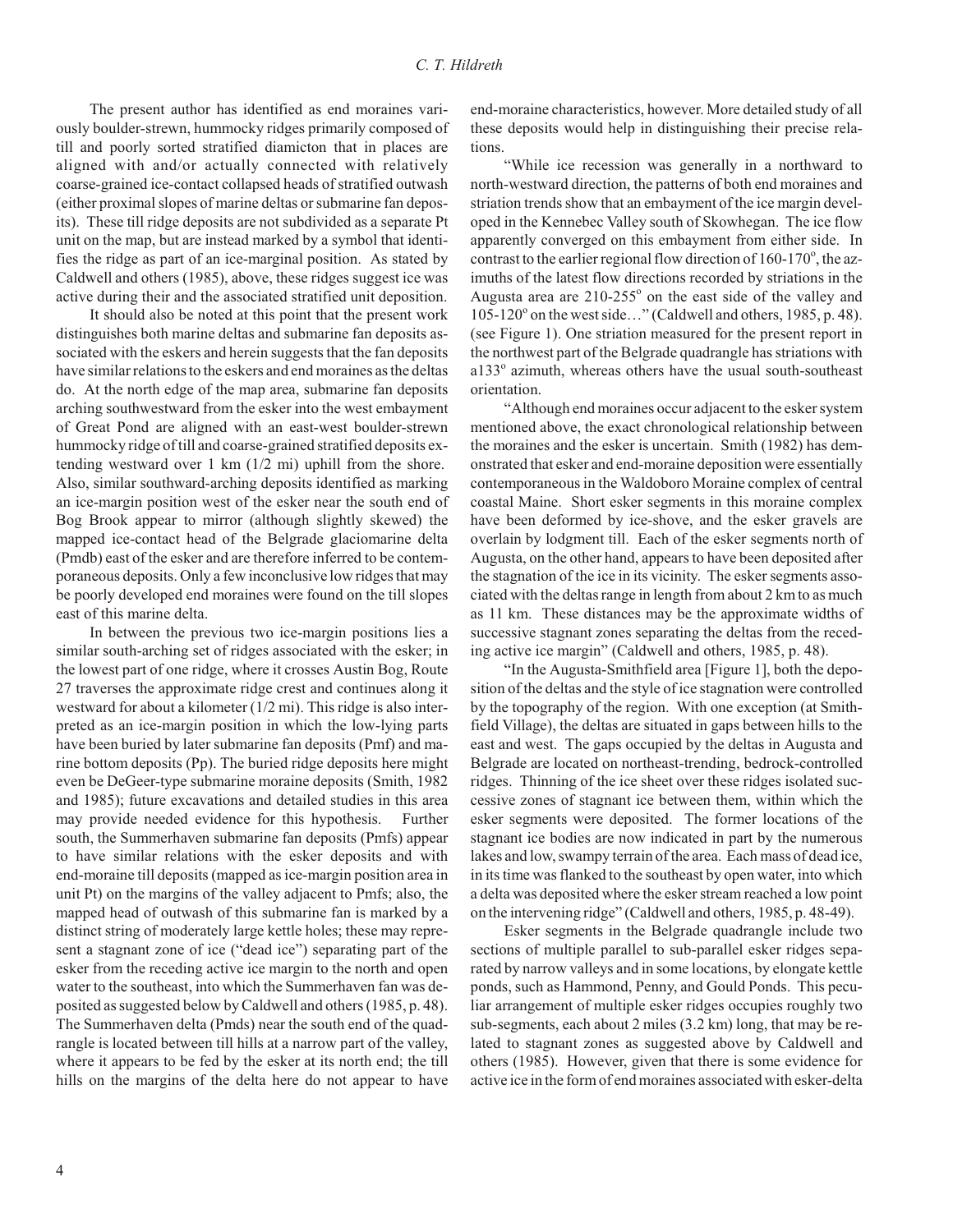and submarine fan ice-margin positions in the Belgrade quadrangle, stagnant zones for these particular deposits do not seem to fit that data. No further conclusions can be drawn from present investigations at this time. More detailed study and excavations in the area may elucidate the specific origin of the multiple eskers.

# **GLACIAL AND POSTGLACIAL DEPOSITS**

As the ice sheet melted in the Belgrade area, it dropped much of the debris incorporated within it in the form of till. At the same time and somewhat later, glacial meltwaters took some of the debris within the glacier, sorted it, carried it some distance, and finally deposited it as stratified sediments in various physiographic settings within the quadrangle. These settings are referred to as environments of deposition. Most of the deposits delineated on the map (Pleistocene and Holocene) are characterized on that basis. A few deposits are distinguished by the agent of deposition, such as till (Pt), for which glacial ice was the agent of deposition. Postglacial deposits include materials laid down since the glacier melted north of the Belgrade area and the sea receded from southern Maine. These Holocene deposits are commonly referred to as recent or modern deposits; they were laid down within the last 12,000 years and most are still in the process of deposition.

The succession of Pleistocene and Holocene surficial deposits in the Belgrade area is given in the correlation chart (Figure 2), showing the relative ages of the map units.

# *Till (unit Pt)*

Till occurs throughout the Belgrade area. Its thickness is variable, as is its composition. The till was deposited from the glacial ice sheet and forms a blanket over the underlying bedrock; it is inferred to underlie younger deposits throughout the area. In most exposures in the quadrangle, this till is light olive-gray, sandy, stony, and moderately compact, showing weathering only in the uppermost few feet.

Relatively narrow, hummocky, boulder strewn, short ridges composed mostly of till are found in several locations in the area. Many are associated with the margins and heads of outwash of adjacent stratified deposits. The till ridges are interpreted as end-moraine segments, but are identified on the map as unit Pt marked by an ice-margin position symbol.

Some drumlins are found in the area, but most hills that are drumlin-shaped (and oriented in the expected direction for drum lins relative to the direction of striations in the area) have bedrock cores that have been plastered with till. Many more of these rock-cored hills exist in the quadrangle than do true drumlins. Though most till is less than  $6$  meters  $(20 \text{ ft})$  thick in the area, several wells in the West Sidney area penetrated more than 21 meters (70 feet) of probable till.



Figure 2. Correlation of map units, Belgrade quadrangle, Maine.

# *Glaciomarine bottom deposits (Presumpscot Formation) (unit Pp)*

Materials consisting of predominantly silt and clay with locally sandy beds and intercalations are interpreted here as late-glacial submarine fine-grained (marine mud) bottom deposits of the Presumpscot Formation (Bloom, 1960). These deposits were derived from glacial meltwaters and laid down at the bottom of the late-glacial sea following the retreat of the ice sheet from the area and prior to uplift of the area above the sea. The silt and clay deposits commonly lie below about the 300-foot contour—and in many places, beneath units Ha, Hw, and Pmn in the quadrangle. Subsuface data and exposures indicate that Pp overlies Pt, bedrock, fans, and end moraines and can be interbedded with coarser glaciomarine sediments. It is generally thin (less than 10 feet  $[3 \text{ m}]$  thick) in this quadrangle, which is near the upper limit of marine submergence. In places throughout the map area, Pp is overlain by thin unmapped dune or loess deposits.

# *Glaciomarine ice-con tact delta de pos its (Pmd)*

At least two glaciomarine ice-contact deltas were graded to the late-glacial sea level in the Belgrade quadrangle. These were fed by glacial streams that deposited associated esker (Pge) segments and are contemporaneous with some of the nearby glaciomarine fan (Pmf) deposits. These deltas are distinguished by (a) topographic features such as flat tops (variably pockmarked by kettle holes), collapsed ice-contact proximal slopes, and steep distal foreset and/or wave-cut slopes; and (b) internal features such as foreset and topset beds. The contact between the topset and foreset beds represents minimum sea level at the time of deposition. The present-day elevations for two of these deltas were measured (Thompson and others, 1989). Near the south edge of the map, the Summerhaven delta (Pmds) topset-foreset contact was found to be 348 feet above sea level (asl). In the north part of the map area, the Belgrade delta (Pmdb) topset-foreset contact was found to be 359 feet asl. Over 200 feet  $(60 \text{ m})$  of unconsolidated materials have been identified beneath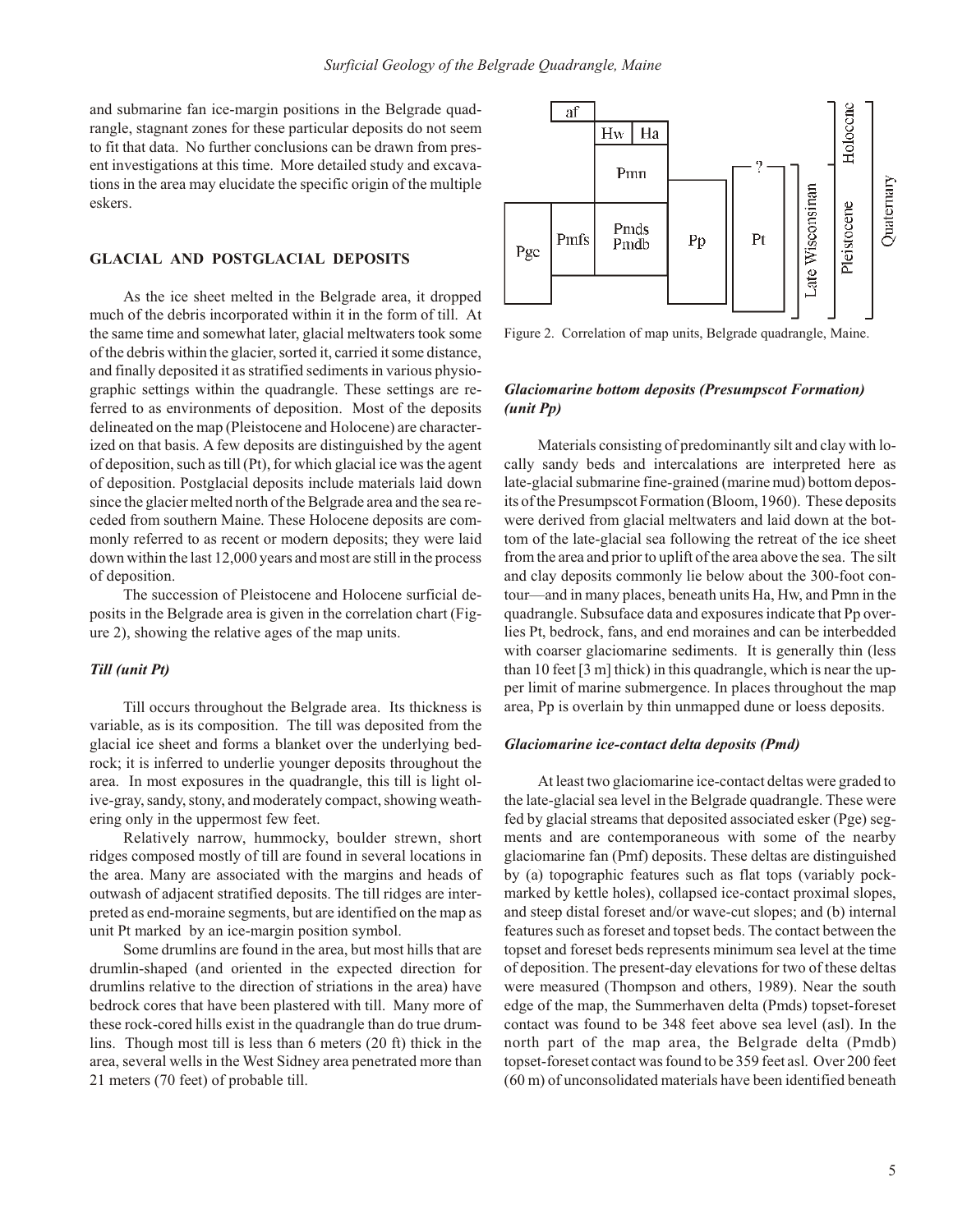the southern delta (Neil and Locke, 1999; Hildreth and others,  $2004$ ); of this thickness, probably less than half is coarse-grained sand and gravel delta sediments which generally overlie variable thicknesses of bottomset silt and clay of the Presumpscot Formation (Pp), which in turn overlies variable thicknesses of till (Pt) over bedrock. For the most part, the underlying silt and clay  $(Pp)$ is not exposed except in stream valleys that have cut down through the overlying sands, or in man-made excavations. In places, unit Pmd may be overlain by unmapped thin loess and dune deposits. Parts of these marine deltas also have been eroded by streams during offlap of the sea. In general, delta deposits in this area are less than 100 feet (30 m) thick.

Delta deposits are useful as sources of sand and gravel.

# *Esker and/or ice-channel filling deposits (unit Pge)*

Distinctive undulating narrow ridges of sand and gravel were deposited by meltwater streams flowing south-southeast in a tunnel or tunnels in the bottom of the last ice sheet. Two branches of a complex esker system are identified at the north edge of the map area. These esker deposits extend southward, join in the subsurface south of Great Pond, and feed into ice-contact marine delta deposits (Pmd) and subaqueous marine fan deposits (Pmf) -- all of which represent time-transgressive glacial meltwater deposits. Much of the esker unit (Pge) in the Belgrade quadrangle is actually more complex than most eskers elsewhere in Maine, in that much of the Pge unit here consists of several parallel to sub-parallel ridges, rather than just one ridge; where the tunnel(s) opened out at the snout of the glacier, meltwaters deposited either an ice-contact marine delta and/or marine subaque ous fan deposits con tem por ane ous with the esker deposit. In places, the esker ridge is bordered by depressions (kettles) left when detached masses of glacial ice melted. Low segments of the esker deposit are buried by younger deposits in the area. There is debate over whether meltwater flowed simultaneously through the entire tunnel system, but other esker systems in Maine apparently formed progressively from south to north when the tunnel became clogged with sediment as the glacier melted (Caldwell and others, 1985; see also "Esker-deltas and end moraines in the Kennebec Valley" section, above). Esker deposits tend to be less than 70 feet  $(21 \text{ m})$  thick, though some are thicker.

#### *Subma rine fan depos its (unit Pmf)*

Triangular- to fan-shaped deposits consisting mostly of sand and silt and some gravel were deposited in glacial submarine fans. The apex of each fan typically is located at either side of the associated esker, where meltwater streams exiting the ice tunnel spread out onto the late-glacial sea floor. Some marine fan deposits contain abundant kettle holes and they may include esker (Pge) or bottom deposits (Pp). Most fan deposits were laid down in the late-glacial sea directly in contact with or just beyond the ice front by streams that deposited the associated adjacent eskers in tunnels in the ice 'upstream' of the fan deposits. The fans consist mainly of inclined sandy to gravelly foreset beds of an incomplete delta (one which has not aggraded to sea level). Although the apexes of most fans were deposited in contact with the ice, the margin away from the esker may have been deposited in contact with ice or it may have been deposited in open water; deposits containing internal collapsed bedding would signify an ice-contact setting.

Some fan deposits may be delineated as individual units. Only one, however, was given a unique geographic name; the Summerhaven fan deposit (Pmfs) is graded to south-flowing channels through the top of the Summerhaven glaciomarine delta. Its ice-proximal margin is characterized by a string of moderate-sized kettle holes, including Lily Pond, Lower and Upper Silver Lakes, and Emery and Bean Ponds (See the section "Esker-deltas and end moraines," above, for a discussion on their origin).

Some of the marine fan deposits are also found as distal fan deposits associated with Pmd marine-delta deposits. Marine fan deposits in the Belgrade quadrangle range in thickness from 0 to over 30 m (0-100 ft).

#### *Ma rine nearshore de pos its (unit Pmn)*

Certain materials consisting of waterlaid sediments that range from clay to gravel are inferred to have been deposited as a result of wave action in nearshore and shallow marine environments. Pmn deposits are thin (commonly less than 10 feet  $[3 \text{ m}]$ thick) and generally overlie till, marine fan, or bottom deposits; some Pmn materials are associated with or overlain by unmapped thin dune or loess deposits.

#### *Wetland deposits (unit Hw)*

Freshwater swamp deposits characterized by accumulations of fine-grained organic-rich sediments, deposited in low, flat, poorly drained areas are scattered throughout the quadrangle. Little information is available on the thickness of these deposits in the Belgrade area, though Cameron and others (1984) report that peat deposits in southwestern Maine generally average less than 20 ft  $(6 \text{ m})$  in thickness. In places the unit is indistinguishable from, grades into, or is interbedded with alluvium  $(Ha)$ . It should be noted that both swamp  $(Hw)$  and alluvial deposits (Ha) may be coincident along some stretches of flood plains in this area.

#### **Stream alluvium (unit Ha)**

Sand, gravel, silt, and organic material deposited by modern streams in their flood plains are mapped as stream alluvium. The extent of alluvium indicates areas that flooded in the past that may be subject to flooding in the future. In places the unit is indistinguishable from, grades into, or is interbedded with wetland deposits (Hw). Swamp (Hw) and alluvial deposits (Ha)